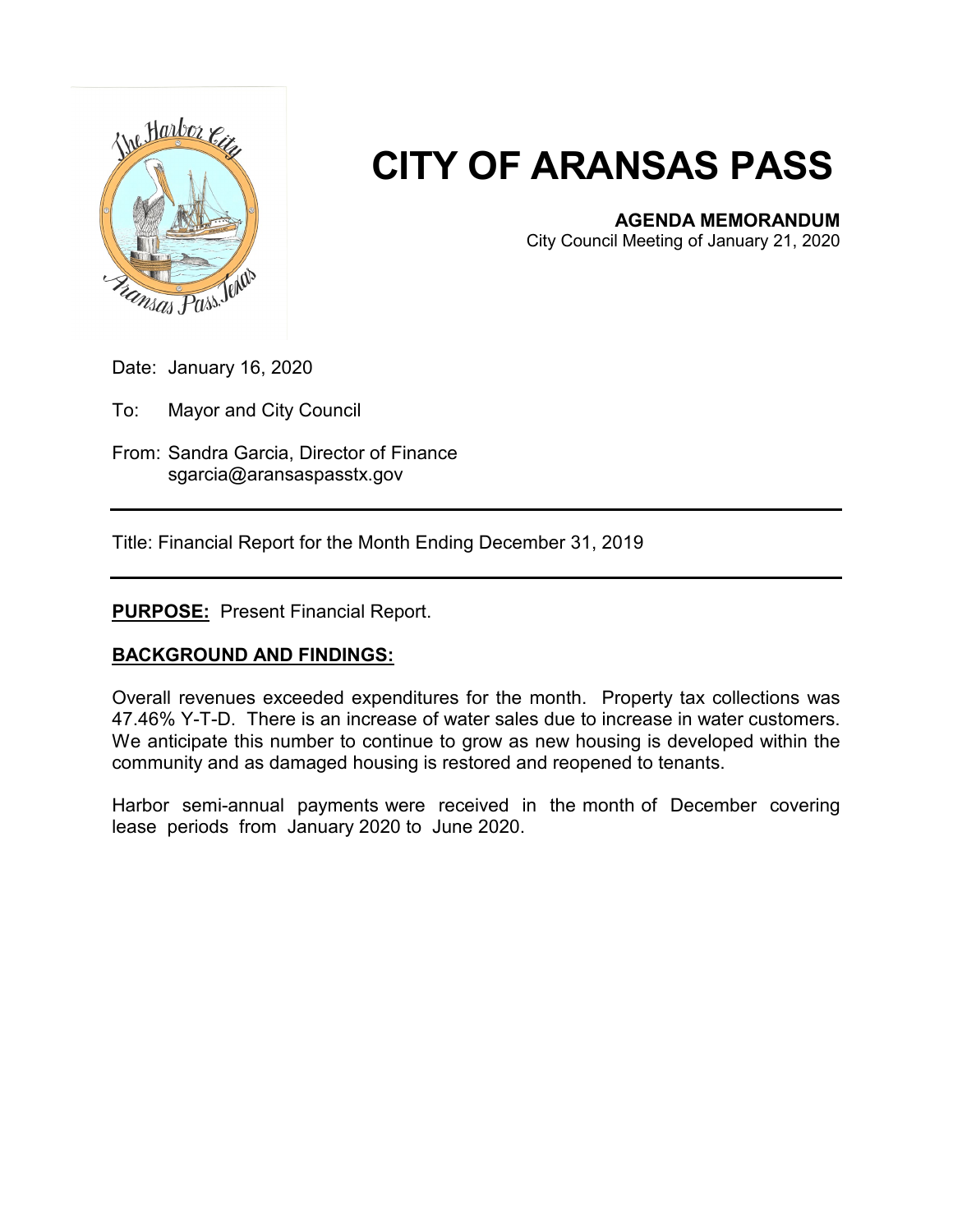## **City of Aransas Pass Financial Report Month The Ending December 31, 2019**

|                               | <b>Current</b>  |                       |                      |                   | <b>Remaining</b> |
|-------------------------------|-----------------|-----------------------|----------------------|-------------------|------------------|
|                               | <b>Budgeted</b> | <b>Current Actual</b> | <b>Annual Budget</b> | <b>YTD Actual</b> | Budget %*        |
| <b>General Fund</b>           |                 |                       |                      |                   |                  |
| Revenue                       | 1,865,441       | 1,877,381             | 10,172,788           | 3,350,116         | 67.07%           |
| Expenditures                  | 782,400         | 698,788               | 10,122,679           | 2,233,772         | 77.93%           |
|                               | 1,083,041       | 1,178,593             | 50,108               | 1,116,344         |                  |
| <b>Debt Service Fund</b>      |                 |                       |                      |                   |                  |
| Revenue                       | 594,521         | 740,055               | 1,780,462            | 958,520           | 46.16%           |
| Expenditures                  |                 |                       | 1,713,063            |                   | 100.00%          |
|                               | 594,521         | 740,055               | 67,399               | 958,520           |                  |
| <b>Water &amp; Sewer Fund</b> |                 |                       |                      |                   |                  |
| Revenue                       | 338,200         | 366,661               | 4,058,400            | 1,146,569         | 71.75%           |
| Expenditures                  | 337,126         | 220,275               | 4,992,155            | 711,032           | 85.76%           |
|                               | 1,074           | 146,386               | (933, 755)           | 435,537           |                  |
| <b>Harbor Fund</b>            |                 |                       |                      |                   |                  |
| Revenue                       | 8,388           | 92,057                | 339,500              | 114,234           | 66.35%           |
| Expenditures                  | 13,605          | 17,359                | 339,401              | 38,415            | 88.68%           |
|                               | (5, 217)        | 74,698                | 99                   | 75,819            |                  |
| <b>Aquatics Center</b>        |                 |                       |                      |                   |                  |
| Revenue                       |                 |                       | 348,000              |                   | 100.00%          |
| Expenditures                  | 14,237          | 13,609                | 521,334              | 68,738            | 86.81%           |
|                               | (14, 237)       | (13,609)              | (173, 334)           | (68, 738)         |                  |
| <b>Civic Center</b>           |                 |                       |                      |                   |                  |
| Revenue                       | 8,792           | 3,110                 | 365,500              | 8,758             | 97.60%           |
| Expenditures                  | 21,623          | 17,614                | 357,698              | 88,476            | 75.27%           |
|                               | (12, 831)       | (14, 504)             | 7,802                | (79, 718)         |                  |
| <b>Hotel/Motel Fund</b>       |                 |                       |                      |                   |                  |
| Revenue                       | 175             | 154                   | 272,100              | 218               | 99.92%           |
| Expenditures                  | 12,500          |                       | 239,000              | 56,287            | 76.45%           |
|                               | (12, 325)       | 154                   | 33,100               | (56,068)          |                  |
| <b>Overall</b>                |                 |                       |                      |                   |                  |
| Revenue                       | 2,815,517       | 3,079,417             | 17,336,750           | 5,578,414         | 67.82%           |
| Expenditures                  | 1,181,491       | 967,645               | 18,285,331           | 3,196,719         | 82.52%           |
|                               | 1,634,026       | 2,111,772             | (948, 581)           | 2,381,695         |                  |

\*The remaining budget percent for Revenues should be 75.01% or less to be on track with budgeted revenues.

\*The remaining budget percent for Expenditures should be 75.01% or greater to be on track with budgeted expenditures.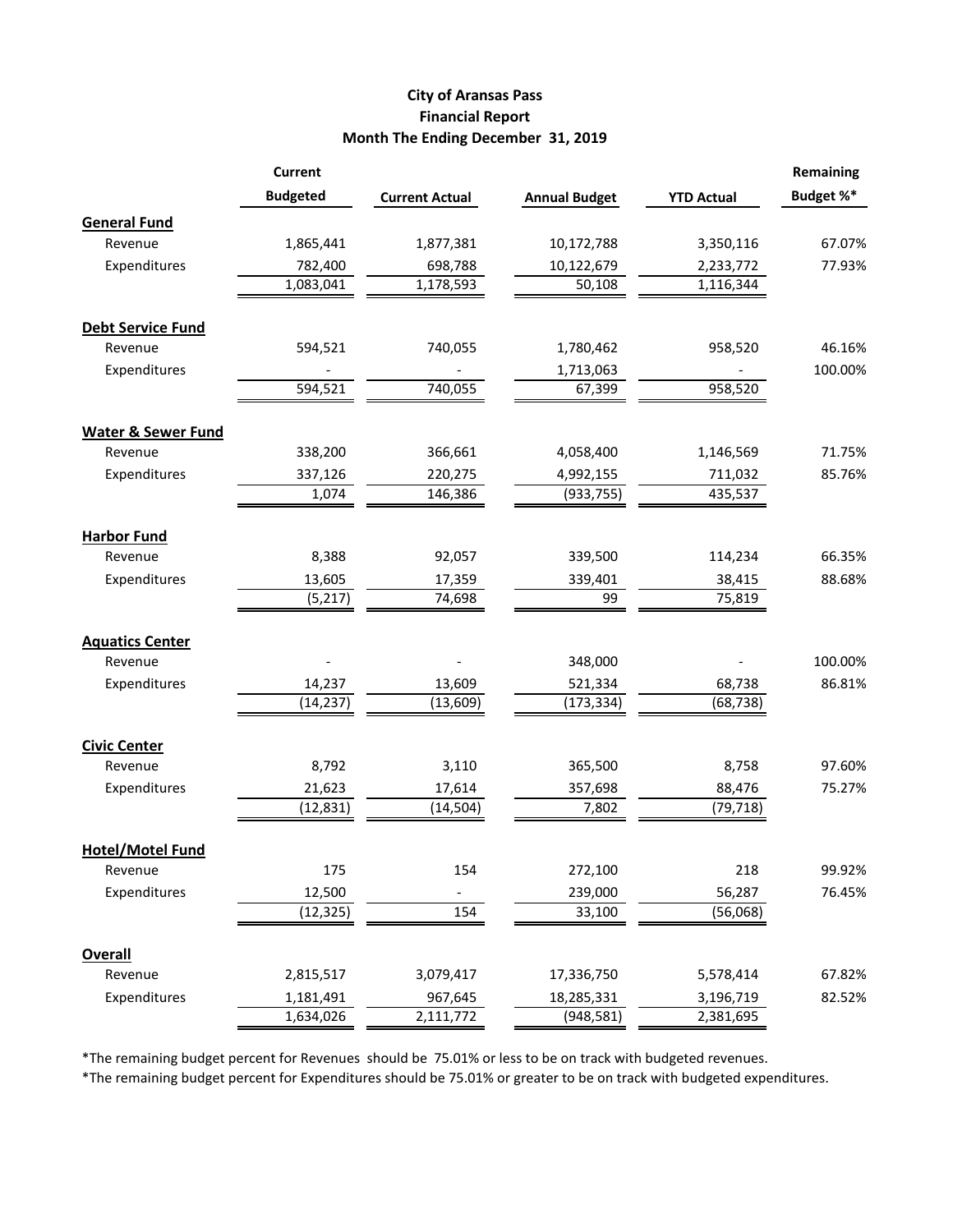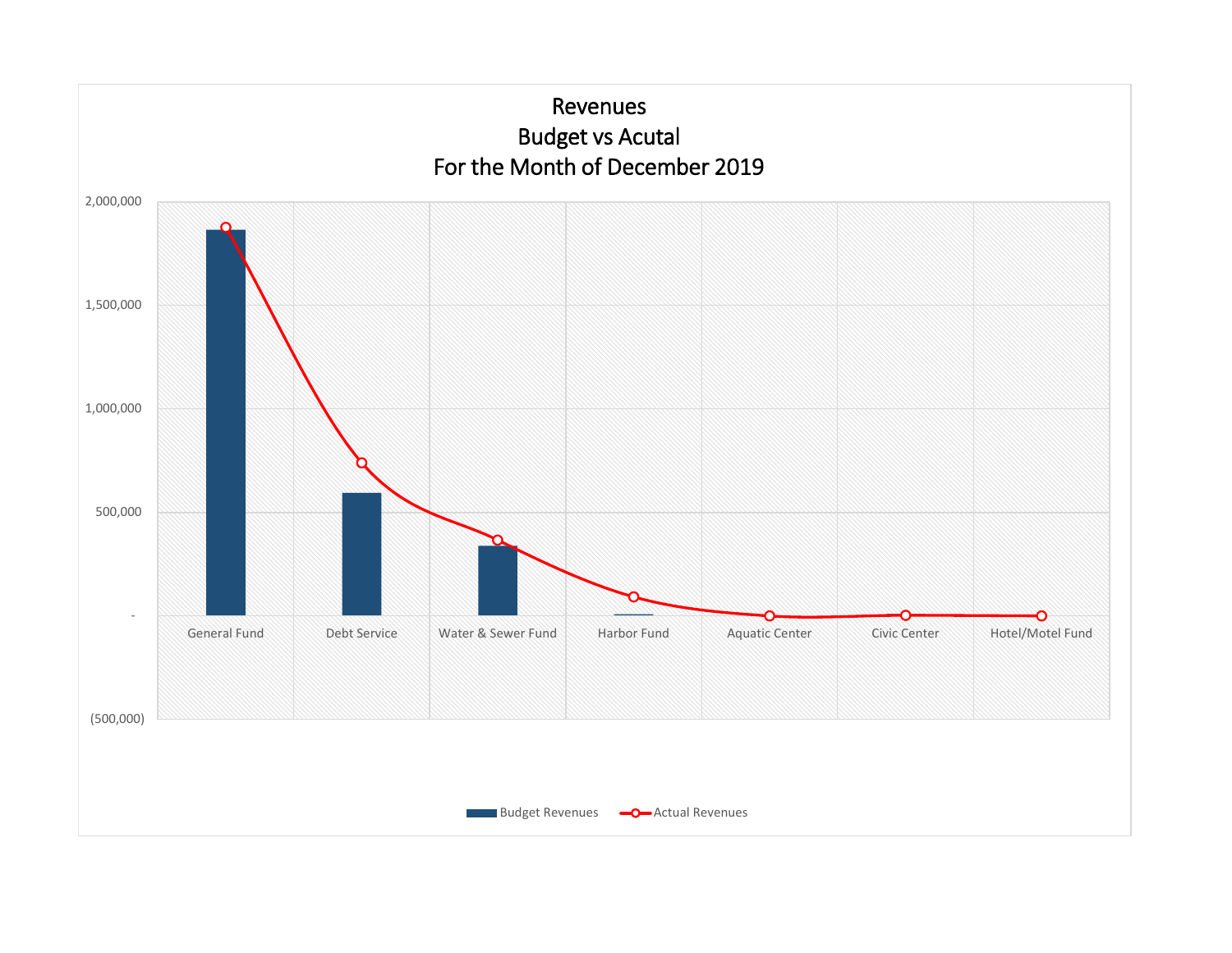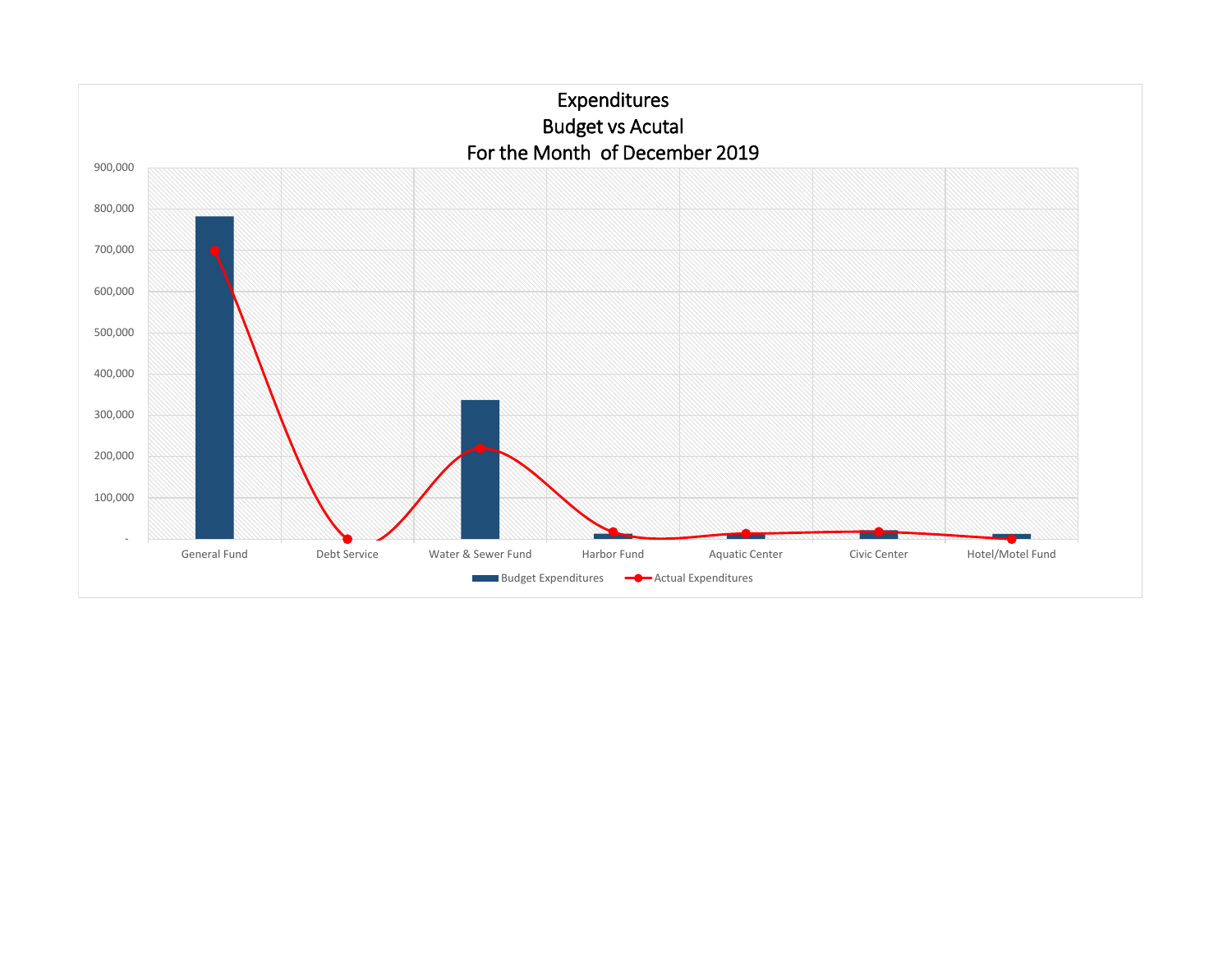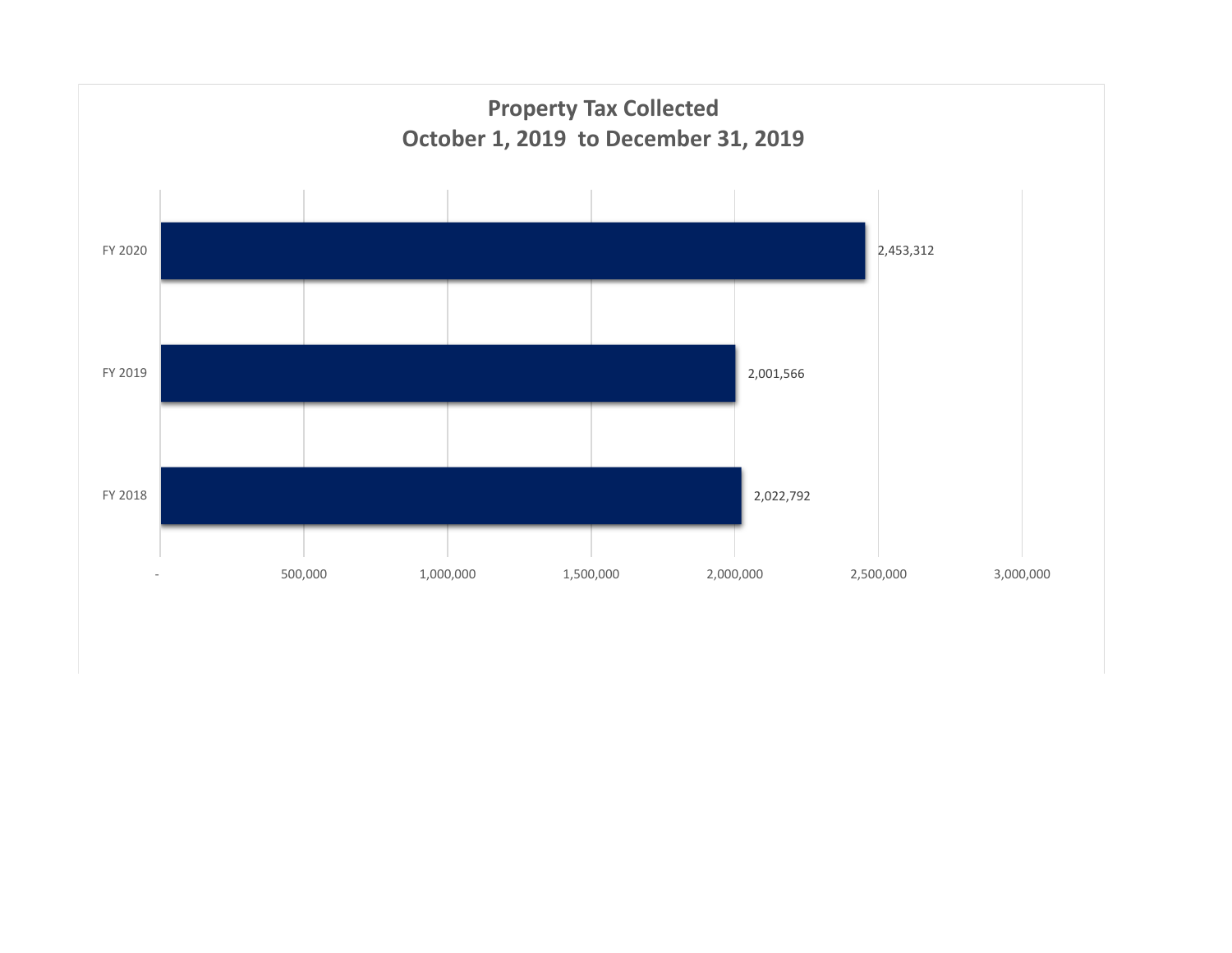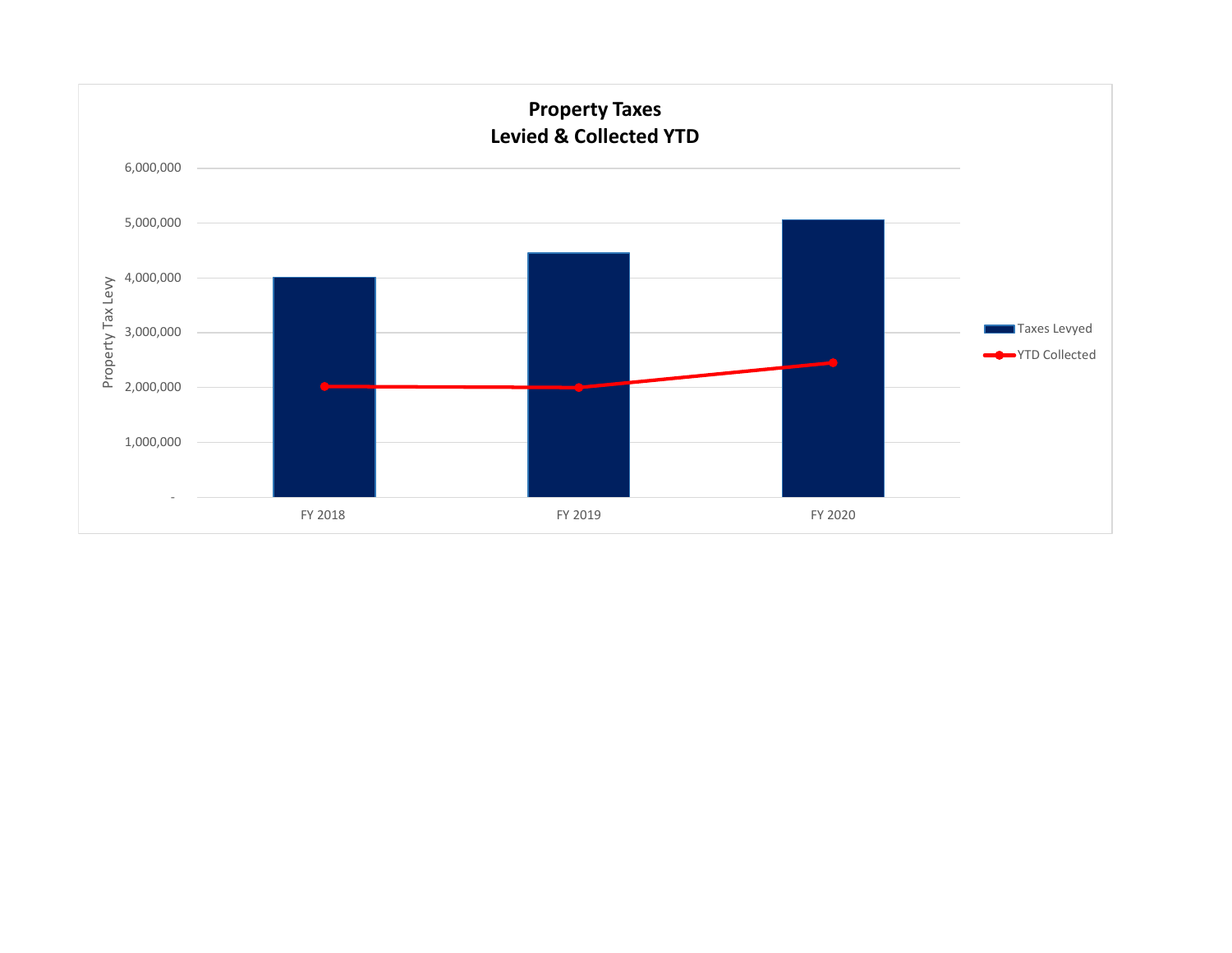